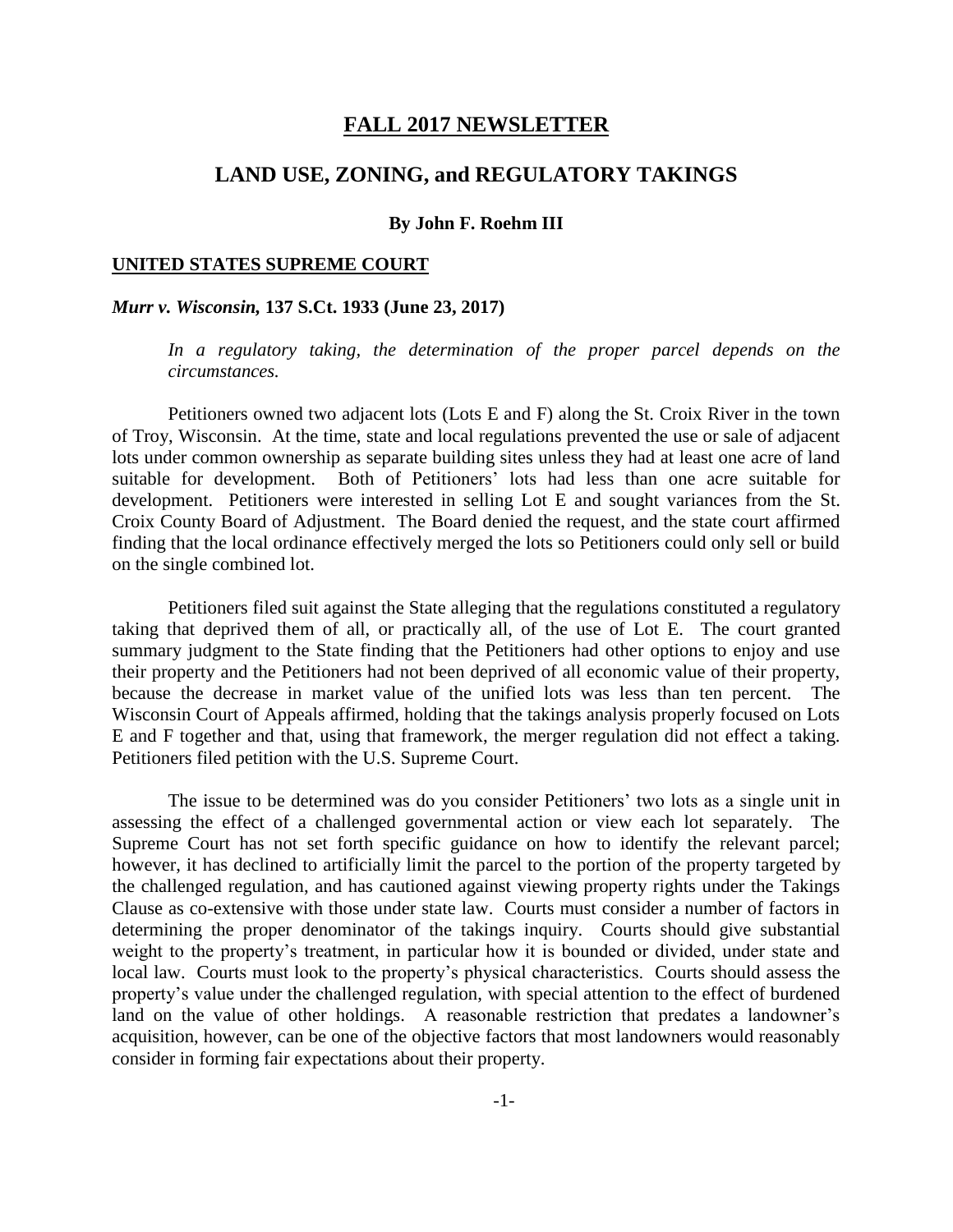Petitioners urged the Court to adopt a presumption that lot lines control, but lot lines are creatures of state law, which can be over-ridden by the state in a reasonable exercise of its power to regulate land.

First, the Court found that the treatment of the property under state and local law indicates Petitioners' property should be treated as one when considering the effects of the restriction. As the Wisconsin court held, the state and local regulations merged Lots E and F. The decision to adopt a merger provision at issue here was for a specific and legitimate purpose, consistent with the widespread understanding that lot lines are not dominant or controlling in every case. Petitioners' land was subject to this regulatory burden, moreover, only because of voluntary conduct in bringing the lots under common ownership after the regulations were enacted. As a result, the valid merger of the lots under state law informs the reasonable expectation they will be treated as a single property.

Second, the Court found that the physical characteristics of the property support its treatment as a unified parcel. The lots are contiguous and their rough terrain and narrow shape make it reasonable to expect their range of potential use might be limited. The land's location along the river is also significant. Petitioners could have anticipated public regulations might affect their enjoyment of their property as the river was a regulated area under federal, state and local law long before Petitioners possessed the property.

Third, the Court found that the prospective value that Lot E brings to Lot F supports considering the two as one parcel for purposes of determining if there is a regulatory taking. Lot E brings prospective value to Lot F and the restriction on using the individual lots is mitigated by the benefit of using the property as an integrated whole, allowing increased privacy and recreational space plus an optimal location for any improvements.

The U.S. Supreme Court affirmed the judgment of the Wisconsin Court of Appeals.

#### **UNITED STATES COURT OF APPEALS**

### *Hackbelt 27 Partners, L.P. v. City of Coppell,* **661 F. App'x. 843 (5th Cir. 2016)**

Hackbelt owned undeveloped land zoned for agricultural use. The City adopted a Comprehensive Master Plan which provided a basis for considering and evaluating land use decisions and planning for future development and redevelopment projects. Under the Master Plan the City's strategy "focused on creating new mixed-use neighborhoods and community activity centers." The Master Plan designated Hackbelt's property as a "mixed-use community center" but did not change the property's existed zoning for agriculture.

Hackbelt entered into a contract to sell a portion of its property to developers for a mixeduse project. Hackbelt filed an application to change the zoning from agricultural to a "Planned Development District for mixed-use." The development plan included a hotel, retail, office, and residential. The City's Planning and Zoning Commission denied the zoning request. Hackbelt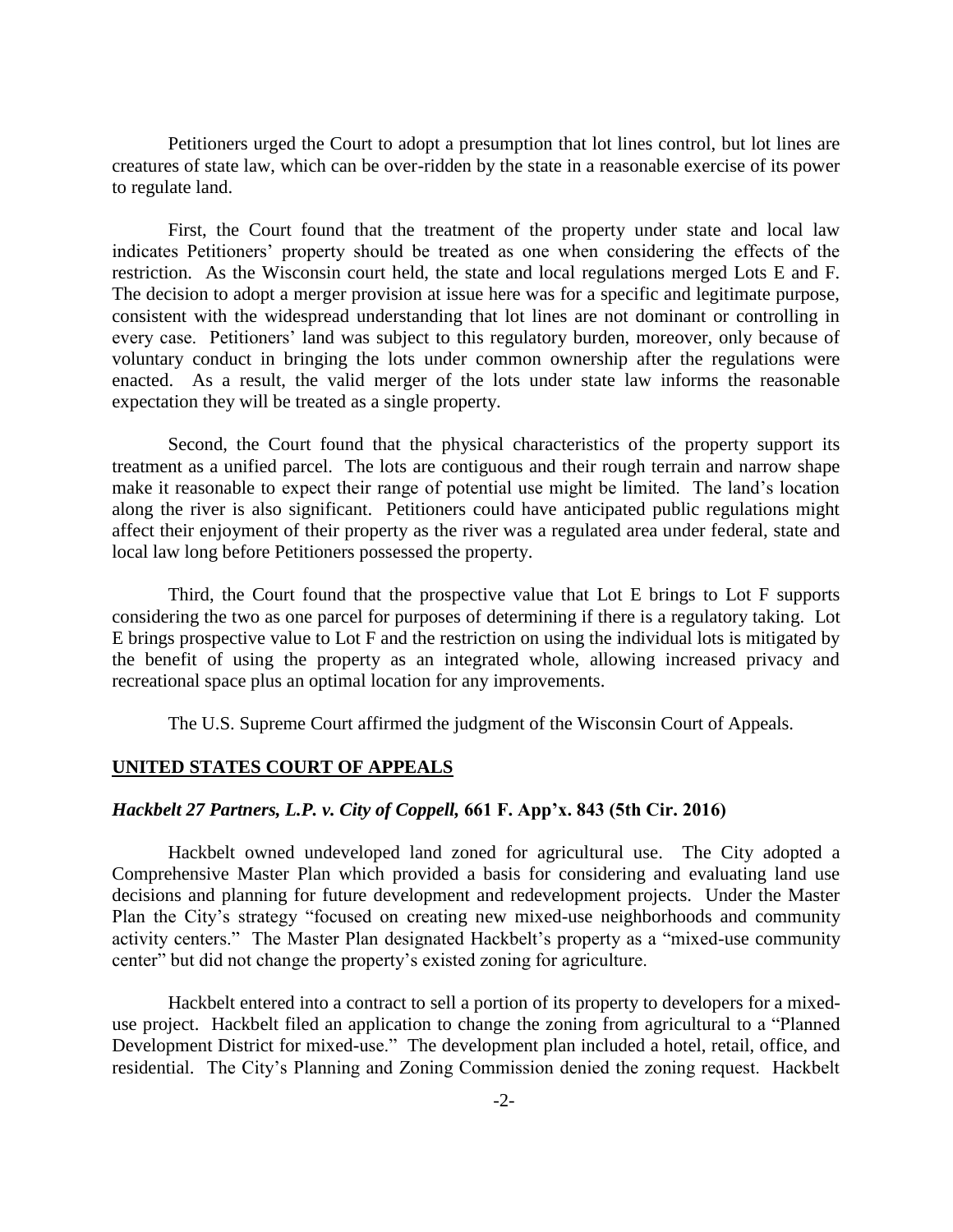appealed to the City Council. The City Council sent the request back to the Planning and Zoning Commission with comments. The City Council was concerned the development looked like three separate projects rather than an integrated mixed-use development. Hackbelt filed an amended application which was denied by the Planning and Zoning Commission and the City Council. As a result of the denial of its application, Hackbelt had to terminate the contract with the developers, resulting in termination fees of \$235,000. Hackbelt filed suit in state court alleging the denial of its application violated federal rights and constituted a regulatory taking under the state constitution. The City remanded the case to federal court and filed summary judgment which was granted by the district court on all claims. Hackbelt appealed.

The Fifth Circuit found that the Supreme Court of Texas has utilized two standards when determining whether a regulatory taking has occurred. First, the application of a general zoning law to a particular property constitutes a regulatory taking if the ordinance does not substantially advance legitimate state interests. Second, a regulatory taking occurs when the property regulation unreasonably interferes with the landowner's rights to use and enjoy their property. The Court found the "substantially advances" standards no longer applicable due to recent supreme court rulings but regardless "found that Hackbelt's claim would fail under such analysis." In deciding whether governmental decision substantially advances legitimate state interest, Texas courts have looked to whether the government's legitimate interests were furthered by its action. Hackbelt failed to raise a dispute of material fact regarding whether the City's zoning decisions substantially advance a legitimate state interest under the *Mayhew* standard. Promoting the general welfare of the community is a legitimate government interest. The City denied Hackbelt's application for many reasons including it was not sufficiently cohesive and was not what the City had in mind for a mixed-use development that would create an attractive entryway to the city. Hackbelt argued that there is a material fact dispute because the City failed to follow its Master Plan. However, Hackbelt conceded that the law does not require the City to approve any zoning change application it receives even if that application meets all the requirements of the Master Plan. Accordingly, Hackbelt has not established a material fact dispute as to whether the City's decision substantially advances a legitimate government interest.

In determining whether an unreasonable interference has occurred, Texas courts follow the U.S. Supreme Court's *Penn Central* inquiry which requires a court to consider all circumstances surrounding the alleged taking. Three key factors are: (1) the economic impact on the claimant; (2) the extent of the interference with the claimant's investment-backed expectations; and (3) the character of the government's action. As for the economic impact, Hackbelt's property is still zoned and may be used for agriculture. Hackbelt has not argued the denial of its application has taken any value from the property for agricultural purposes. Hackbelt argues that its property has suffered an adverse economic impact insofar as it cannot utilize the property as designated under the Master Plan. However, the classification as a mixeduse community center was nothing more than a potential future use; nothing in the Master Plan guaranteed it would be rezoned accordingly. When analyzed, the economic impact of a regulation, the "loss of anticipated gains or potential future profits" is typically not considered.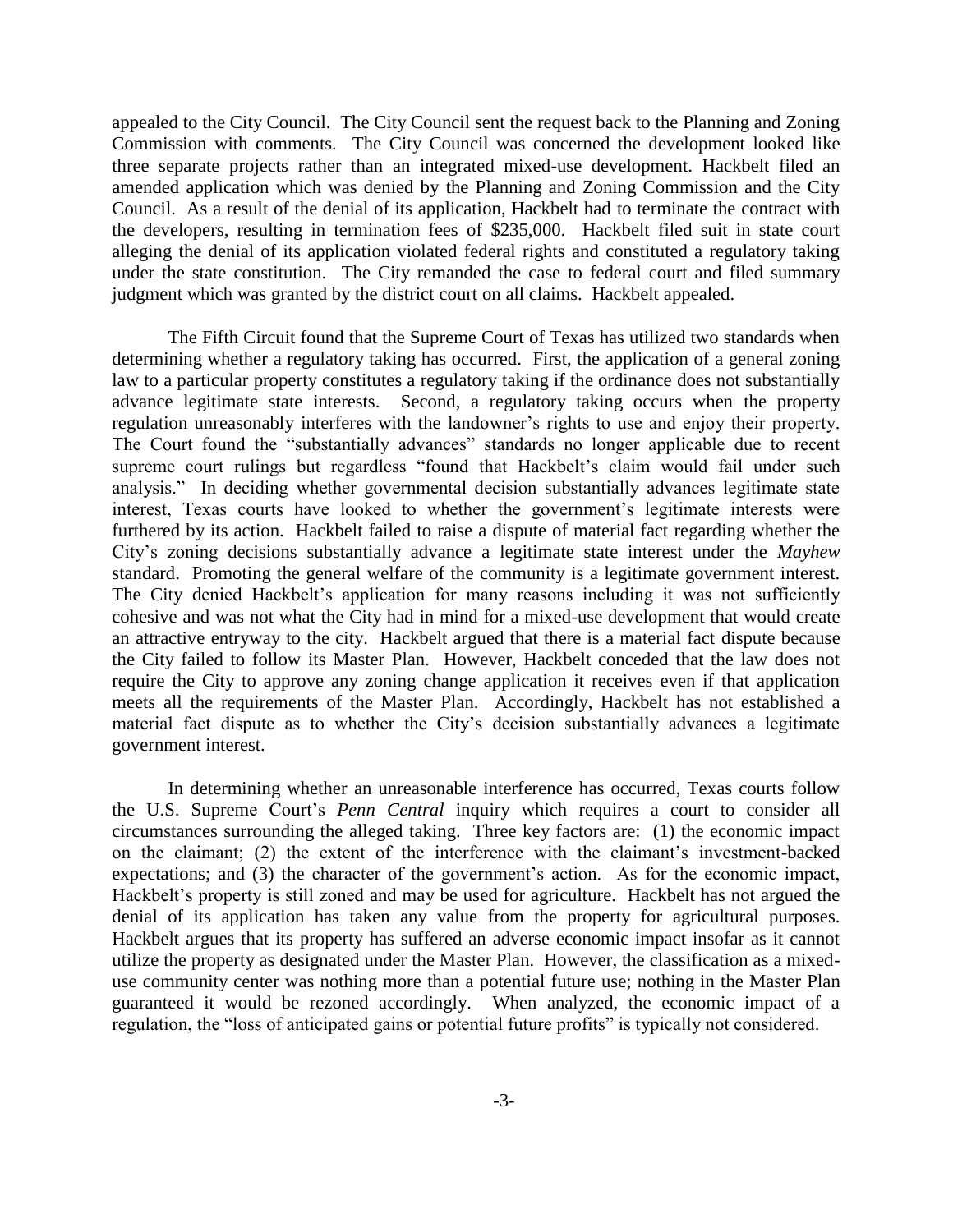The City's decision did not interfere with Hackbelt's investment-backed expectations. Not every investment-backed expectation can form the basis for a regulatory taking claim. Instead, a claimant must establish interference with a "reasonable investment-backed expectation." Knowledge of existing zoning is to be considered in determining whether the regulation interferes with investment-backed expectations. Hackbelt claims that the City's denial of its application has caused it to lose its development contracts, resulting in substantial financial loss. However, Hackbelt had no reasonable expectation to build a mixed-use development on property which had been zoned for agricultural use only.

Hackbelt made no attempt to explain how the "character" of the City's action could weigh in favor of finding a regulatory taking. The City did not acquire Hackbelt's property or impose any regulation that further restricted Hackbelt's existing use. Rather, the City merely denied Hackbelt's request to rezone his property. Hackbelt remains free to submit another application, sell the property, or put it to use under its current zoning. Hackbelt has not established a material fact dispute regarding whether the City's denial of its zoning request unreasonably interfered with its right to use and enjoy its property.

The Fifth Circuit affirmed the district court's granting of summary judgment.

## **TEXAS COURT OF APPEALS**

## *City of Floresville v. Starnes Investment Group,* **502 S.W.3d 859 (Tex. App. – San Antonio 2016)**

In December 2011, Starnes was interested in purchasing some property and contacted the City and was told the property was inside the City limits. In March 2012, Starnes purchased the property and filed a zoning application. In June 2012, the City Attorney contacted Starnes and stated that the property was not within City limits and the City's zoning requirements were not applicable but he still needed to get approval from the County. Starnes received approval from the County. In April 2013, the City Attorney contacted Starnes and informed him his property was within the City limits and the City's zoning approval was now required. In September 2013, the City approved Starnes' zoning application and the property was connected to City water and sewer services.

Starnes filed suit asserting a takings/inverse condemnation claim under the Texas Constitution. Starnes argued that the delay in approving its zoning application and delay in providing water and sewer deprived it of its reasonable investment-backed expectations – all economically beneficial or productive use of its property. The City filed special exceptions and plea to the jurisdiction. At the hearing, the court orally granted special exceptions and allowed Starnes to replead. Starnes filed an amended petition. The court held a subsequent hearing on January 5, 2016, and entered an order granting the special exceptions and denying the plea. The City appealed arguing that Starnes failed to allege a claim for which the City's governmental immunity has been waived and, thus, the court lacks jurisdiction.